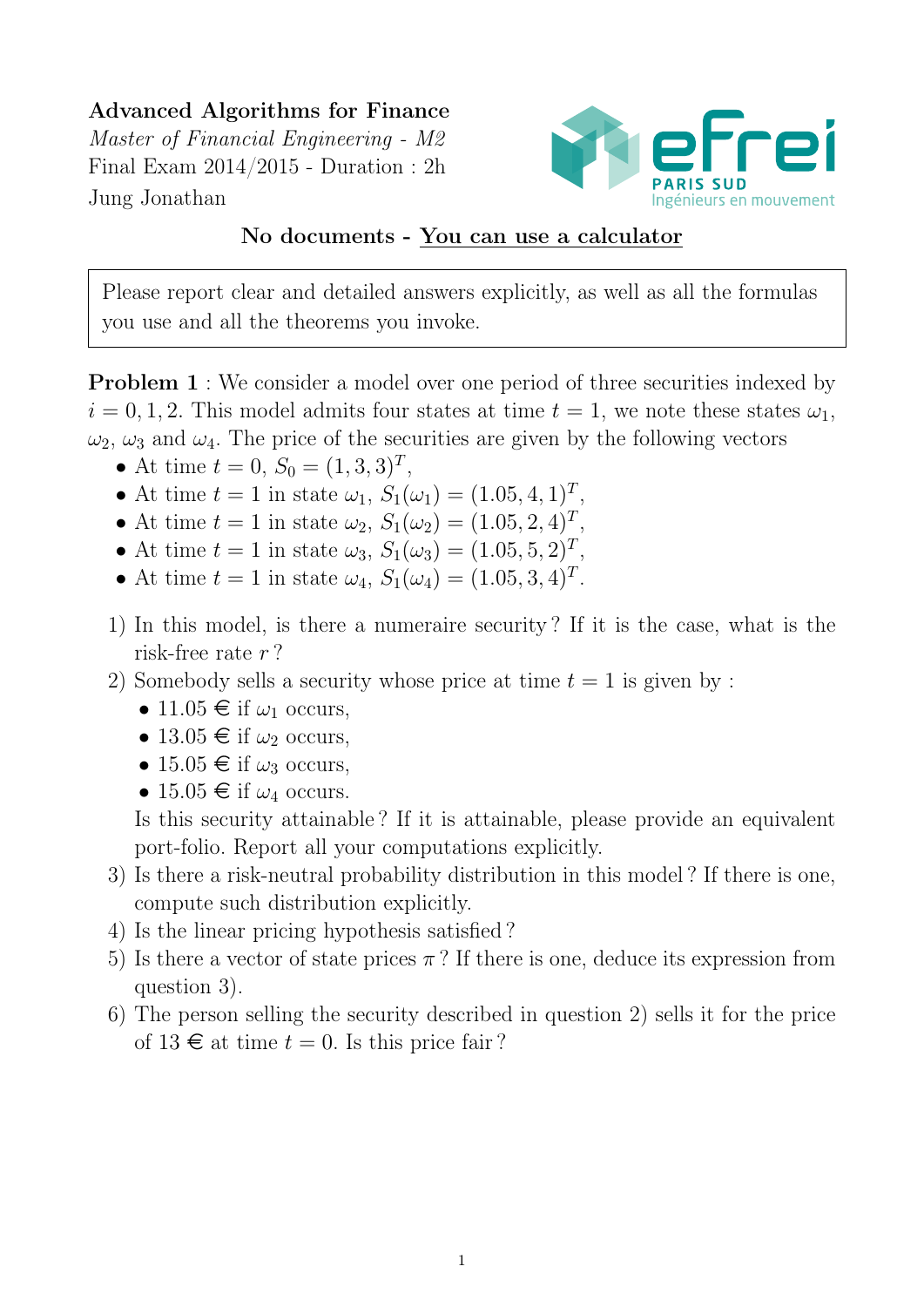#### Problem 2 :

1) Give a formula to estimate the cumulative function of a random generator  $(y_i)_{1 \leq i \leq N}$ .

Assume that the following 10 values are random numbers generated using a congruential generator :

0.15, 0.80, 0.90, 0.25, 0.10, 0.95, 0.35, 0.95, 0.75, 0.20.

- 2) Draw the estimation of this generator using only these ten values.
- 3) What is the density function for a uniform law on [0, 1] ? Compute the cumulative function of this uniform law ?
- 4) Based on the estimation drawn in question 1), would you say this generator is uniform ? Why ?

**Problem 3** : Consider a linear congruential generator with parameters  $a, c, m$ , and  $y_0$ , that produces a sequence  $(y_n)$  of numbers in N.

- 1) Assume that  $y_0 = 107$ ,  $a = 327$ ,  $c = 1$ , and  $m = 1000$ . Using these values compute  $y_n$  for  $0 \leq n \leq 4$ .
- 2) Give the realizations  $z_n$  for  $0 \le n \le 4$  of the distributed sequence in [0, 1] associated to  $(y_n)$ .
- 3) Consider the function f defined over  $\mathbb R$  by:

$$
f(x) = \begin{cases} x^2 & \text{if } 0 \le x \le 3^{1/3}, \\ 0 & \text{otherwise.} \end{cases}
$$

Explain why f is the density function of some random variable  $X$  (please support your explanation with a calculation).

- 4) Compute the cumulative function of random variable X.
- 5) Provide three realizations of random variable X obtained by the inverse transform method with the values of  $z_1$ ,  $z_2$ , and  $z_3$  found at question 2).
- 6) Assume that you have a congruential random number generator written in Matlab called *congruential*. You call this generator as follows :

congruential
$$
(a, c, m, y0, k)
$$

This command returns a column vector containing the first k terms of the pseudo-random sequence generated by the congruential number generator with parameters a, c, m, and seed  $y0$  (the terms of the sequence are in  $[0, 1]$ . Write a Matlab function my generator that takes arguments a,c, m,  $y0$ , and k and that returns k realizations of random variable X, generated using the inverse transform method. Include the function header in your code.

7) Using Box and Miller method, provide two realizations of a standard normal